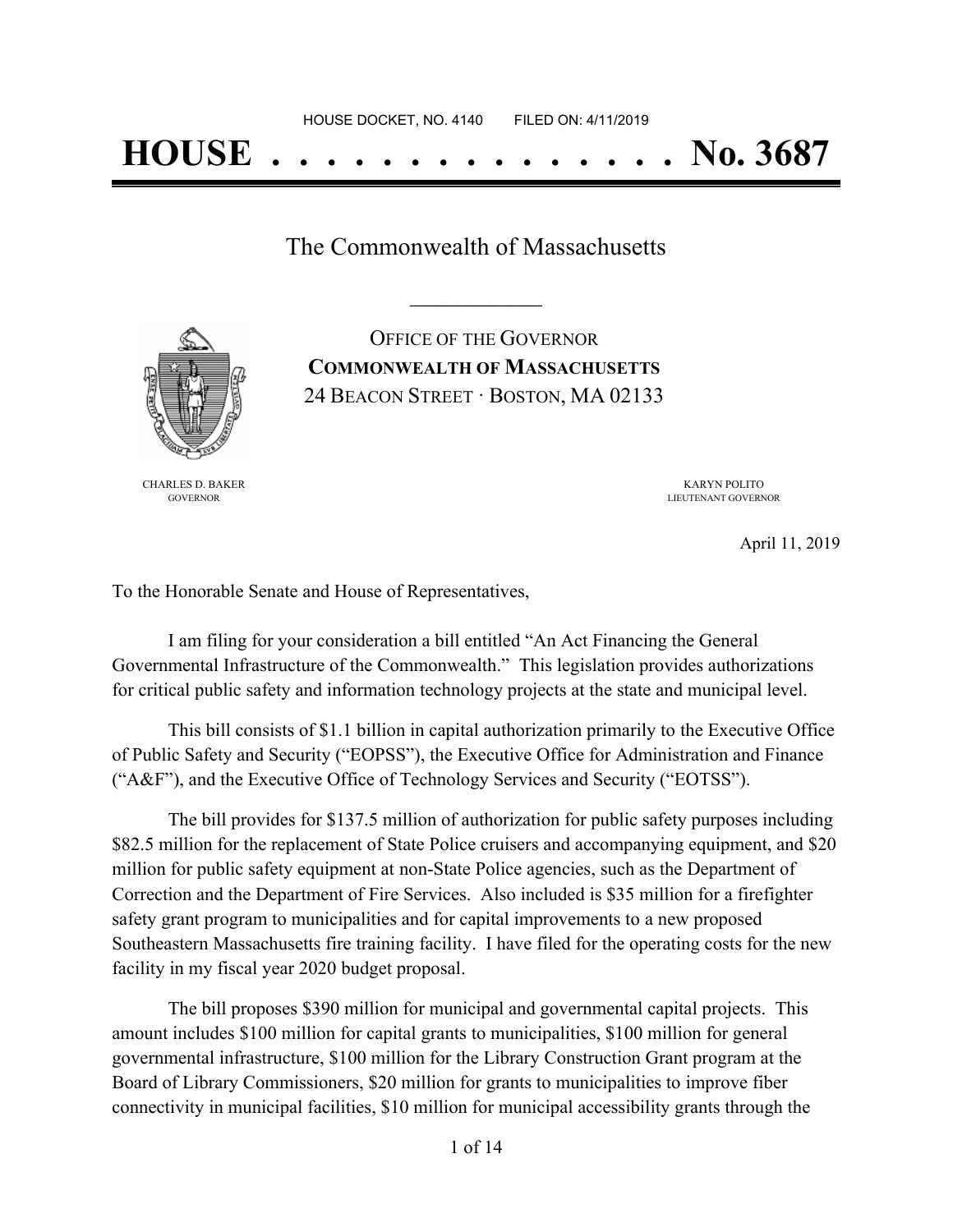Massachusetts Office on Disability, and \$5 million for school connectivity improvements through the Department of Elementary and Secondary Education.

The amount also includes \$30 million for a municipal information technology grant program to assist communities with modernizing their technology systems so that they may deliver services to their residents more efficiently.

Further, I am proposing that \$25 million of the municipal and governmental capital projects funding be used for the Housing Choice grant program. This is a critical piece of the Housing Choice Initiative, which also includes legislation that I have filed separately. The grant program rewards municipalities that have produced certain amounts of new housing units in the last five years and that have adopted best practices related to housing production.

The majority of the proposed authorizations contained in this legislation amount to \$600 million for information technology infrastructure needs throughout the Commonwealth through EOTSS. These authorizations contain \$195 million for initiatives that seek to improve the quality, consistency, efficiency, and delivery of state services to the residents of Massachusetts, including digital services for healthcare, housing, education, employment assistance, public safety and emergency management, transportation, and energy and the environment. The bill also includes \$135 million for cyber security upgrades to the Commonwealth's digital assets and \$105 million for modernization of the Commonwealth's digital and telecommunications infrastructure. Finally, \$165 million is proposed for strategic initiatives related to efficiency of state information technology resources and the establishment of longer-term information technology strategic plans.

The ongoing public safety and information technology needs of the Commonwealth require that critical projects continue without interruption and so I urge you to enact this legislation promptly.

Respectfully submitted

Charles D. Baker, *Governor*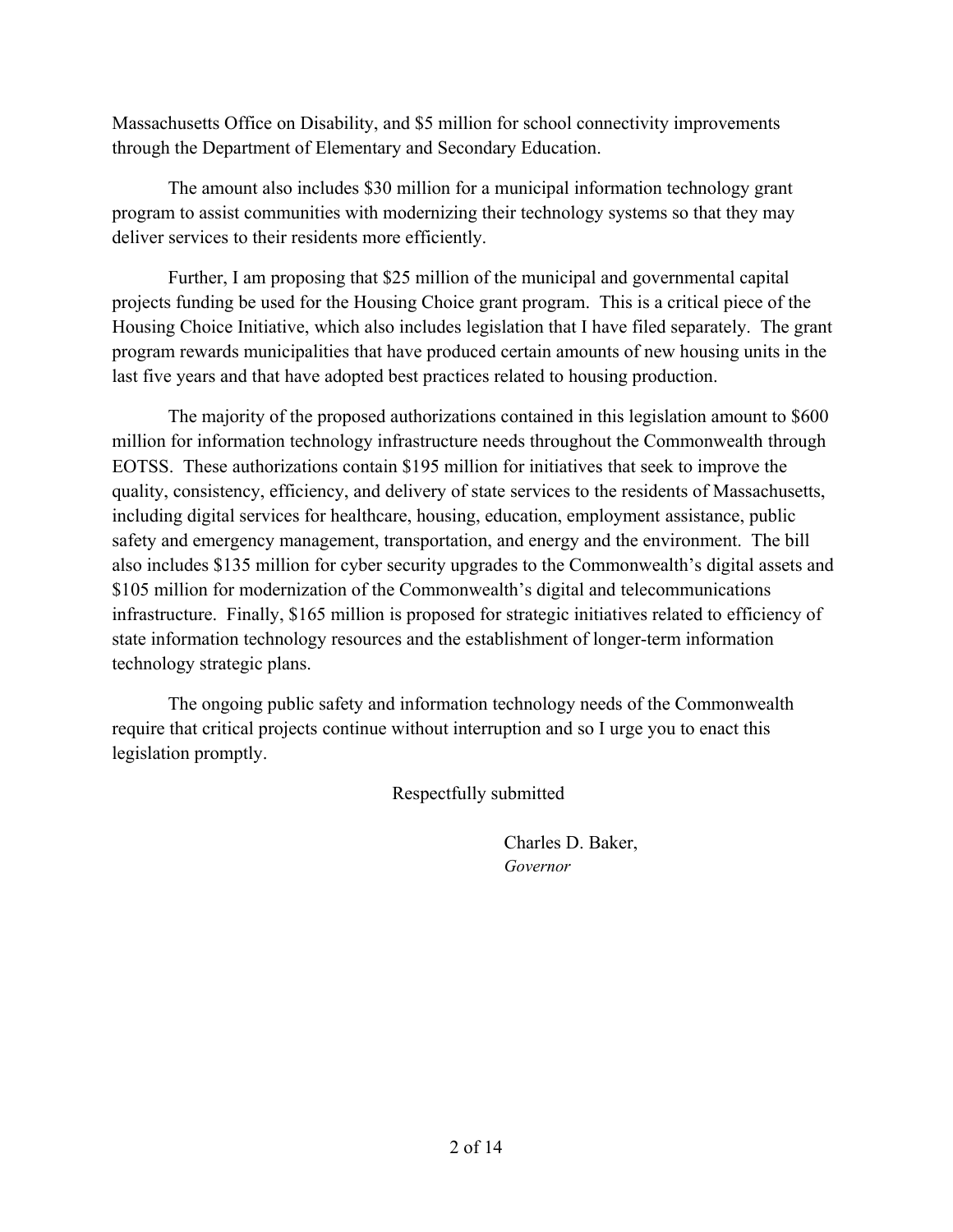## The Commonwealth of Massachusetts

**In the One Hundred and Ninety-First General Court (2019-2020) \_\_\_\_\_\_\_\_\_\_\_\_\_\_\_**

**\_\_\_\_\_\_\_\_\_\_\_\_\_\_\_**

An Act financing the general governmental infrastructure of the Commonwealth.

*Whereas,* The deferred operation of this act would tend to defeat its purpose, which is to provide forthwith for the general governmental infrastructure needs of the commonwealth, therefore it is hereby declared to be an emergency law, necessary for the immediate preservation of the public convenience.

Be it enacted by the Senate and House of Representatives in General Court assembled, and by the authority *of the same, as follows:*

 SECTION 1. To provide for a program of capital investments for public safety, governmental infrastructure, information technology and data- and cyber-security improvements to various state programs, services, agencies, institutions and properties and to fund technology infrastructure, the sums set forth in this act, for the several purposes and subject to the conditions specified in this act, are hereby made available, subject to the laws regulating the disbursement of public funds, which sums shall be in addition to any other amounts previously appropriated for these purposes; provided, that the amounts specified for a particular project may be adjusted in order to facilitate projects authorized in this act. SECTION 2.

#### 10 EXECUTIVE OFFICE OF TECHNOLOGY SERVICES AND SECURITY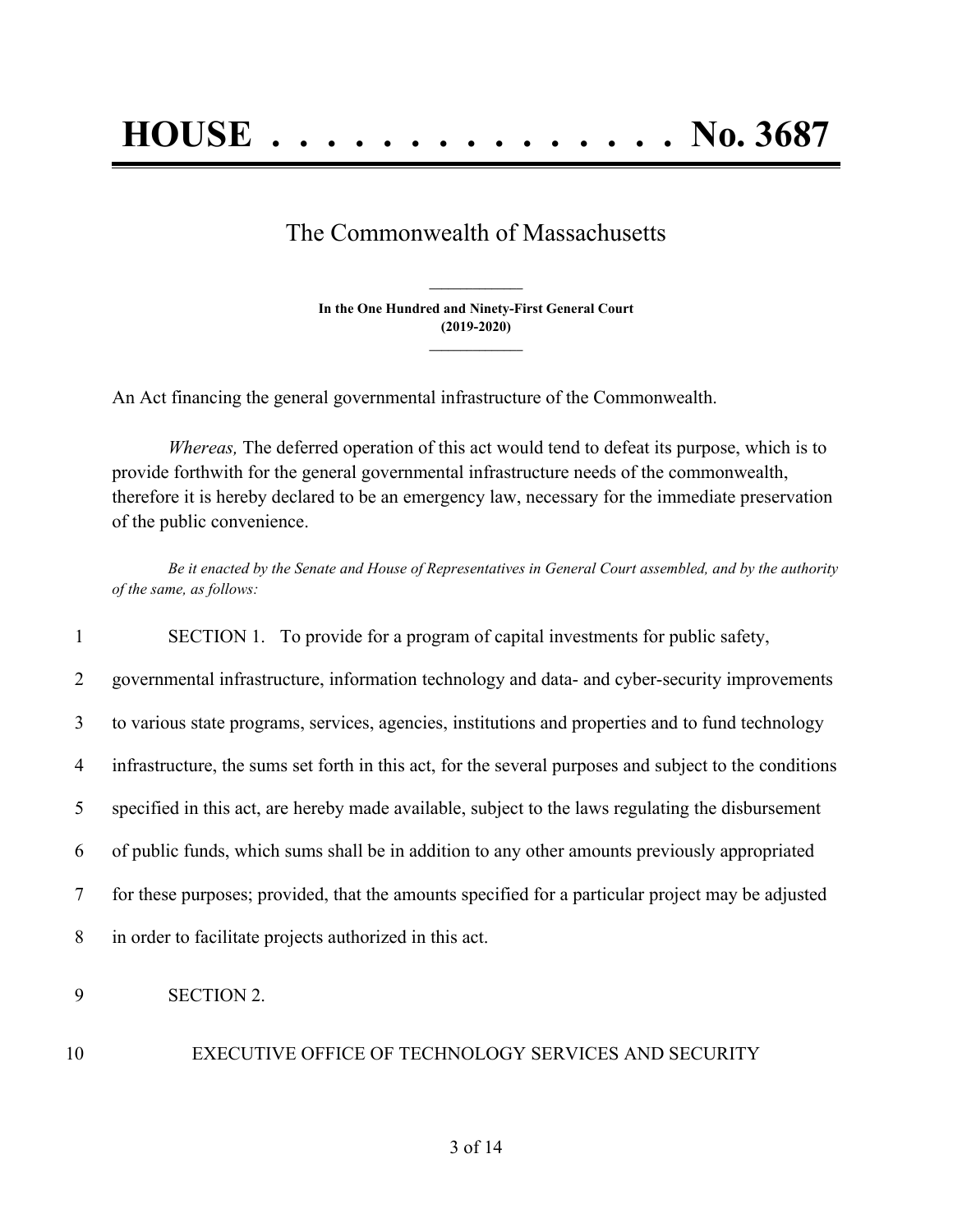1790-3006 For costs associated with initiatives, projects, and expenditures to make improvements to the quality, consistency, efficiency, and delivery of any service or program for the benefit of the public and the interactions between residents and state agencies and instrumentalities of the commonwealth, including but not limited to, planning and studies, the preparation of plans and specifications, purchase, procurement, acquisition, licensing and implementation of information technology, telecommunications and data-security-related equipment, hardware, software, systems, intellectual property and related projects for various state agencies of the commonwealth; provided, that for projects the secretary of administration and finance certifies to the comptroller directly or indirectly generate state revenue or budgetary savings, the comptroller shall transfer such revenue or budgetary savings to the state treasurer for payment of debt service related to those projects; provided further, that any federal reimbursement received by a state agency in connection with projects funded from this item may be retained by the state agency or the executive office of technology services and security and expended for the purposes of the project, without further appropriation, in addition to the amounts appropriated in this item ……………………………………….…………. \$195,000,000 1790-3007 For costs associated with initiatives, projects, and expenditures to make improvements to the quality, consistency, efficiency, and delivery of any service or program to support, improve, extend, secure, or maintain technology or telecommunications infrastructure, including but not limited to, planning and studies, the preparation of plans and specifications, purchase, procurement, acquisition, licensing and implementation of information technology, telecommunications and data-security-related equipment, hardware, software, systems, intellectual property and related projects for various state agencies of the commonwealth;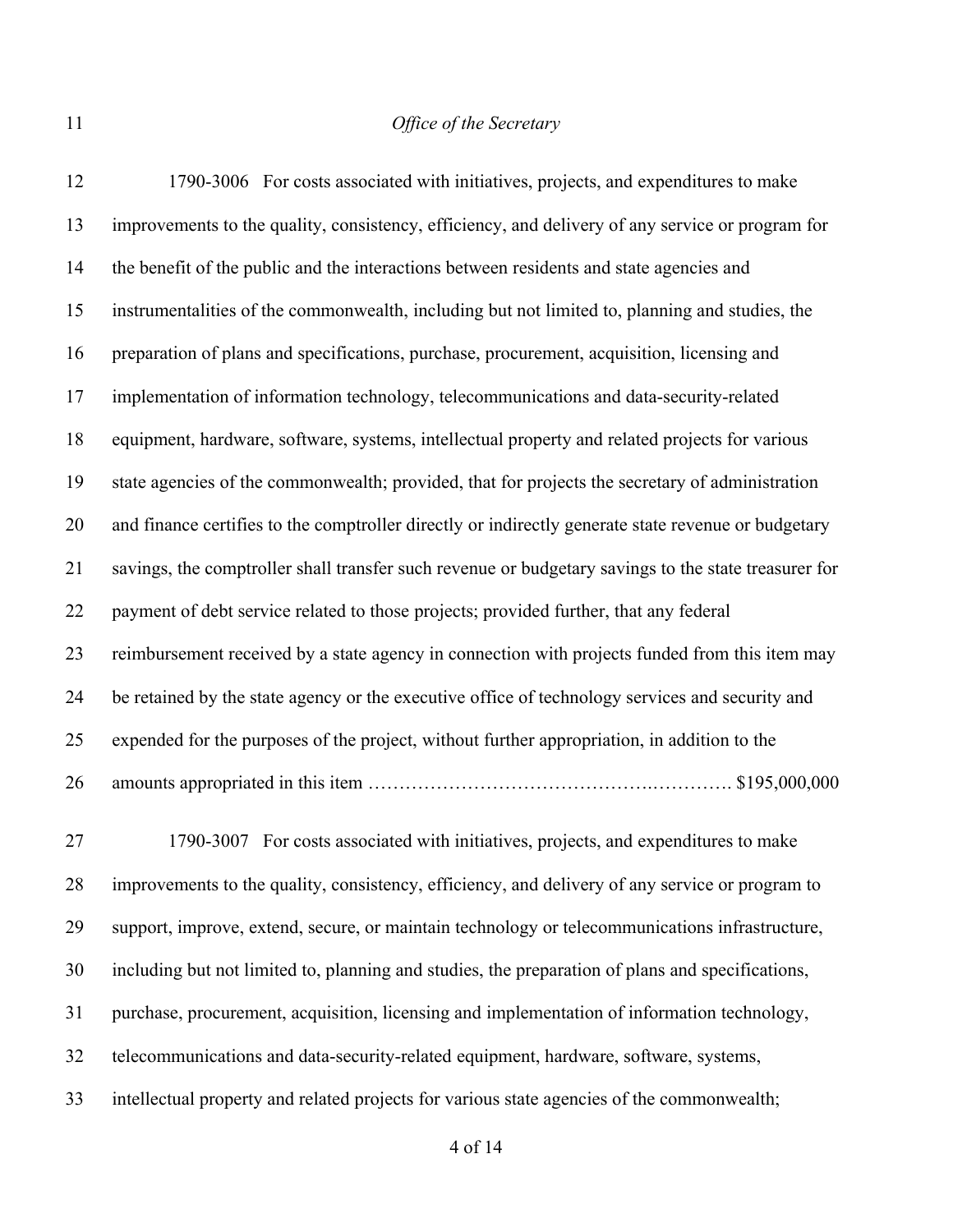provided, that for projects the secretary of administration and finance certifies to the comptroller directly or indirectly generate state revenue or budgetary savings, the comptroller shall transfer such revenue or budgetary savings to the state treasurer for payment of debt service related to those projects; provided further, that any federal reimbursement received by a state agency in connection with projects funded from this item may be retained by the state agency or the executive office of technology services and security and expended for the purposes of the project, without further appropriation, in addition to the amounts appropriated in this item…………………………………………………………………………………. \$105,000,000 1790-3008 For costs associated with planning and studies, the preparation of plans and specifications, purchase, procurement, acquisition, licensing and implementation of information technology, telecommunications and data-security-related equipment, hardware, software, systems, intellectual property and related projects for various state agencies of the commonwealth to mitigate, avoid, or respond to risks to the security of the commonwealth's technology and telecommunications infrastructure or operations; provided, that for projects the secretary of administration and finance certifies to the comptroller directly or indirectly generate state revenue or budgetary savings, the comptroller shall transfer such revenue or budgetary savings to the state treasurer for payment of debt service related to those projects; provided further, that any federal reimbursement received by a state agency in connection with projects funded from this item may be retained by the state agency or the executive office of technology services and security and expended for the purposes of the project, without further appropriation, in addition to the amounts appropriated in this item ……………………………… \$135,000,000

 1790-3009 For costs associated with planning and studies, the preparation of plans and specifications, purchase, procurement, acquisition, licensing and implementation of information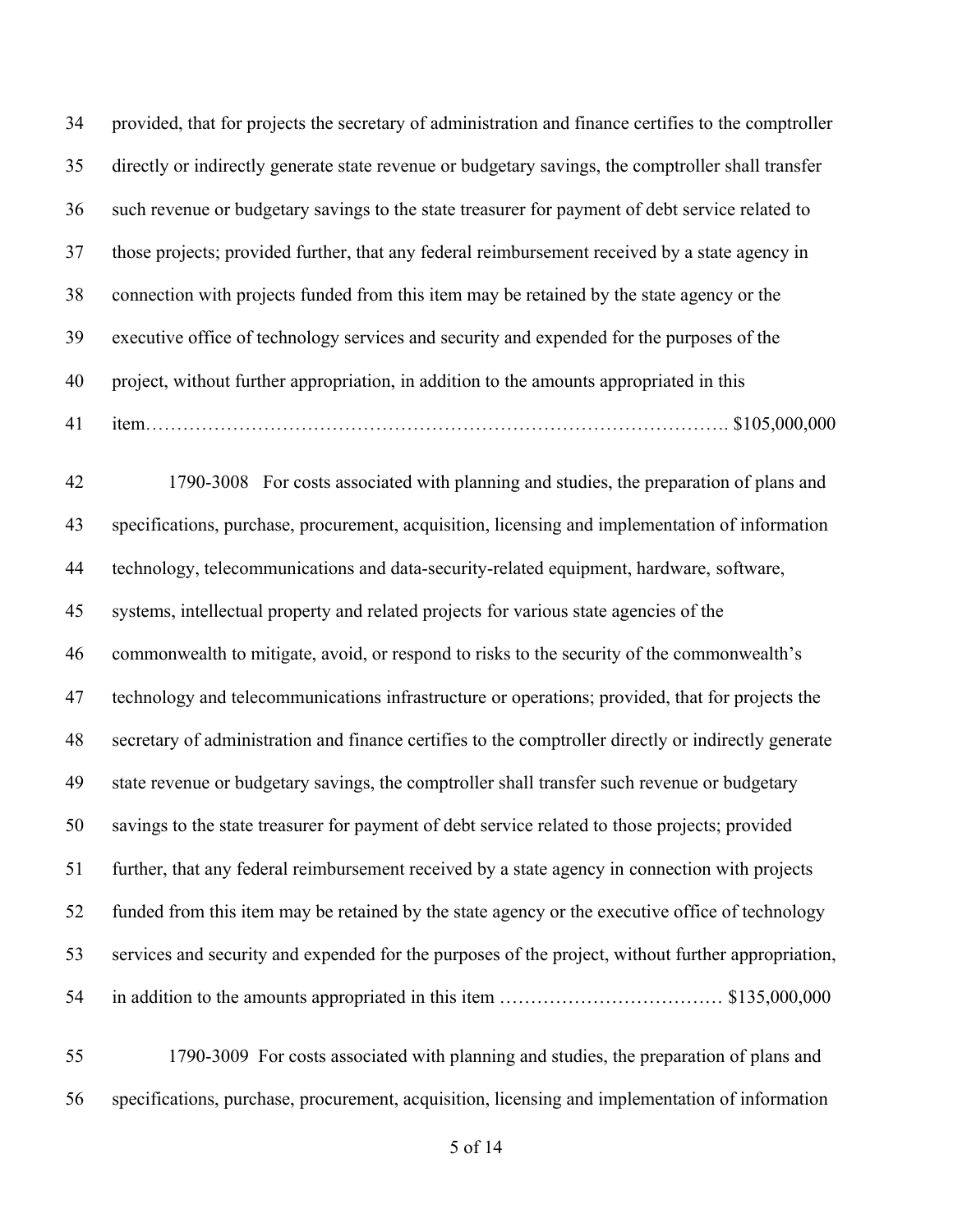| 57 | technology, telecommunications and data-security-related equipment, hardware, software,               |
|----|-------------------------------------------------------------------------------------------------------|
| 58 | systems, intellectual property and related projects for various state agencies of the                 |
| 59 | commonwealth including, but not limited to, executing strategic initiatives, improving business       |
| 60 | intelligence, and modernizing governmental functions; provided, that for projects the secretary of    |
| 61 | administration and finance certifies to the comptroller directly or indirectly generate state         |
| 62 | revenue or budgetary savings, the comptroller shall transfer such revenue or budgetary savings to     |
| 63 | the state treasurer for payment of debt service related to those projects; provided further, that any |
| 64 | federal reimbursement received by a state agency in connection with projects funded from this         |
| 65 | item may be retained by the state agency or the executive office of technology services and           |
| 66 | security and expended for the purposes of the project, without further appropriation, in addition     |
| 67 | \$165,000,000                                                                                         |
| 68 | <b>SECTION 2A.</b>                                                                                    |
| 69 | <b>EXECUTIVE OFFICE OF EDUCATION</b>                                                                  |
| 70 | Department of Elementary and Secondary Education                                                      |
| 71 | 1599-7064 For a competitive, matching grant program to be administered by the                         |
| 72 | executive office of education and the department of elementary and secondary education, in            |
| 73 | consultation with the secretary of technology services and security, to assist public school          |

districts in improving student instruction and assessment through the use of information

technology; provided that the executive office of education and the department of elementary

and secondary education, in consultation with the executive office of technology services and

- security, shall determine the criteria used to evaluate applications for the matching grant
- program; provided further, that the criteria shall promote access to broadband to public school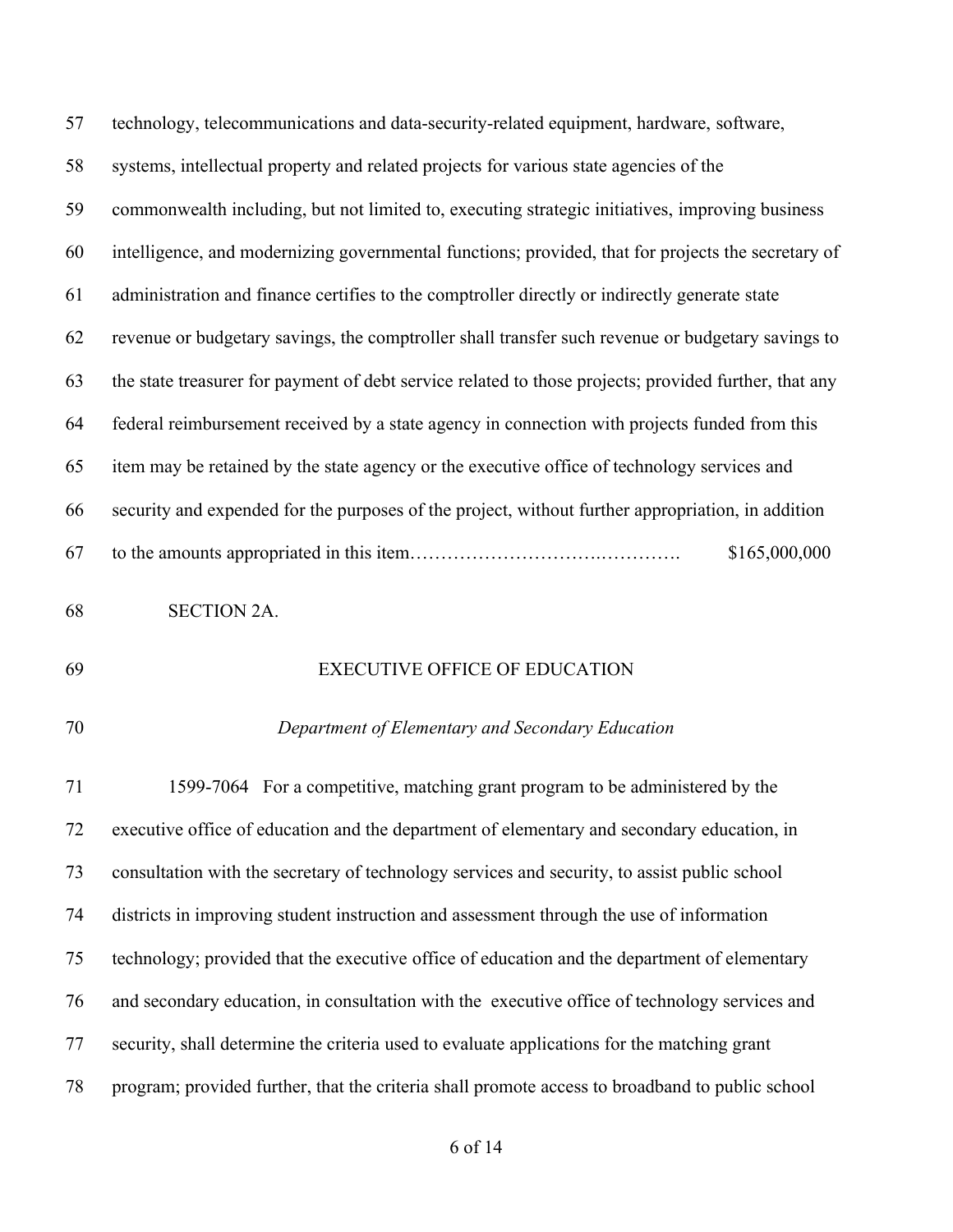| 79 | districts; and provided further, that such criteria shall include, but not be limited to, the     |
|----|---------------------------------------------------------------------------------------------------|
| 80 | commitment of the school district to improve the efficiency and productivity of education         |
| 81 | through the use of technology, to deliver statewide online assessments, to provide student access |
| 82 | to individualized and rigorous digital learning experiences and to ensure that educators and      |
| 83 | administrators have the knowledge and skills to develop and implement digital learning            |
| 84 | \$5,000,000                                                                                       |
| 85 | <b>SECTION 2B.</b>                                                                                |
| 86 | EXECUTIVE OFFICE FOR ADMINISTRATION AND FINANCE                                                   |
| 87 | Office of the Secretary                                                                           |
| 88 | 1599-1952 For a competitive, matching grant program to be administered by the                     |
| 89 | executive office for administration and finance, in consultation with the secretary of technology |
| 90 | services and security, to assist municipalities with the construction of fiber broadband          |
| 91 |                                                                                                   |
| 92 | <b>SECTION 2C.</b>                                                                                |
| 93 | EXECUTIVE OFFICE FOR ADMINISTRATION AND FINANCE                                                   |
| 94 | Office of the Secretary                                                                           |
| 95 | 1100-2512 For a grant program to cities, towns, regional organizations whose                      |
| 96 | membership is exclusively composed of municipal governments or municipal redevelopment            |
| 97 | authorities or agencies, or similar governmental development agencies to provide funding for      |
| 98 | capital purposes, including, but not limited to, planning and studies, preparation of plans and   |
| 99 | specifications, site assembly and preparation, dispositions, acquisitions, repairs, renovations,  |
|    |                                                                                                   |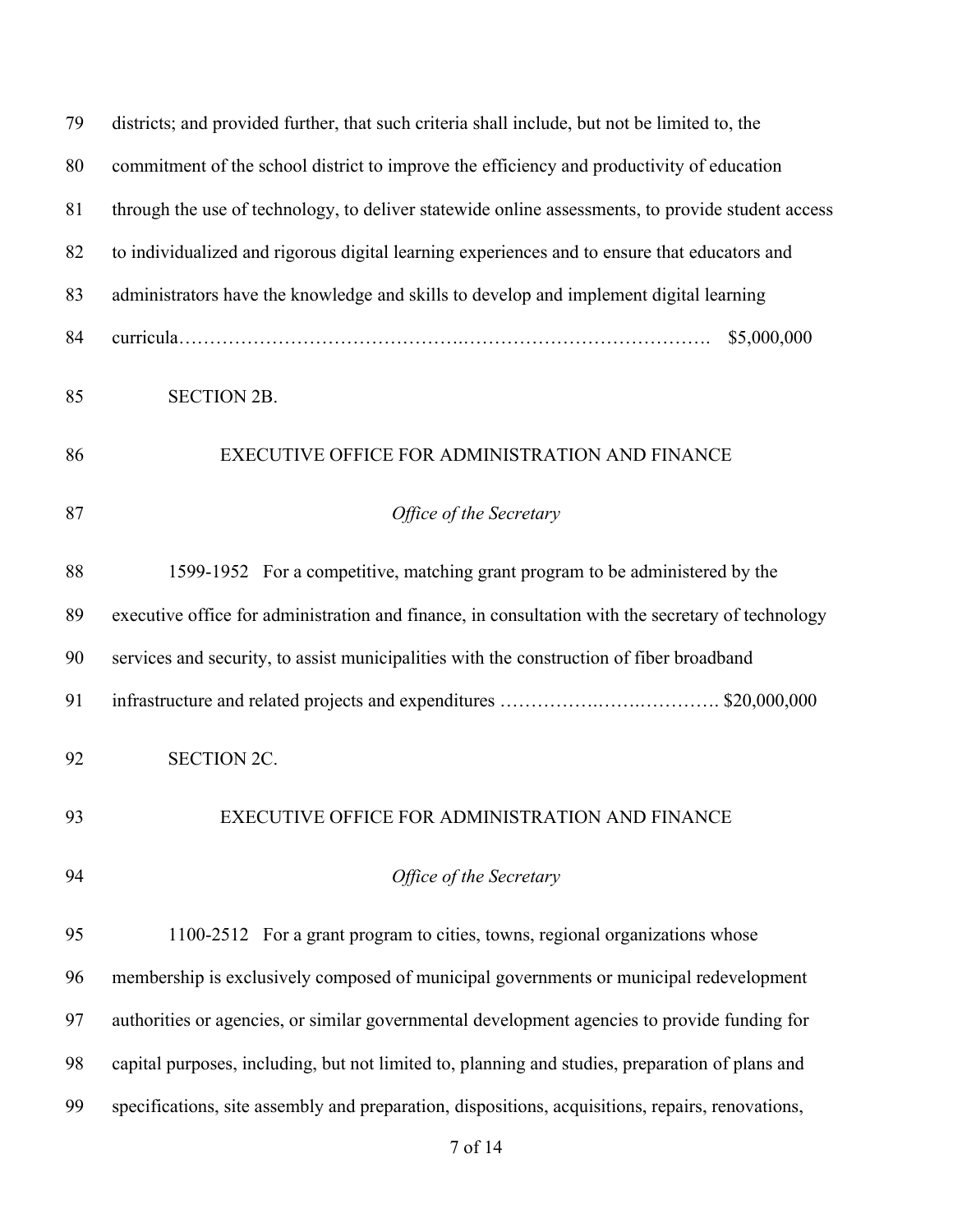| 100 | improvements, construction, demolition, remediation, modernization and reconstruction of             |
|-----|------------------------------------------------------------------------------------------------------|
| 101 | facilities, infrastructure, equipment and other capital assets, technical assistance, information    |
| 102 | technology equipment and infrastructure and for costs associated with improving accessibility of     |
| 103 | municipal facilities, including, but not limited to, assessments, transition plans, technical        |
| 104 | assistance to cities, towns, municipal councils on aging and disability, and regional organizations  |
| 105 | whose membership is exclusively composed of municipal governments, under guidelines                  |
| 106 | \$100,000,000                                                                                        |
| 107 | 1100-2513 For infrastructure related to governmental performance and                                 |
| 108 |                                                                                                      |
| 109 | Massachusetts Office on Disability                                                                   |
| 110 | 1107-2410 For state financial assistance in the form of grants to cities and towns for               |
| 111 | modifications to governmental infrastructure to enhance accessibility; provided that projects may    |
| 112 | include, but shall not be limited to, projects providing for renovation, remodeling, reconstruction, |
| 113 | redevelopment and hazardous material abatement, including asbestos and lead paint removal, for       |
| 114 | the adaptation of facilities for families and persons with disabilities, and for compliance with     |
| 115 | state codes and laws and for adaptations necessary for compliance with the Americans with            |
| 116 | Disabilities Act of 1990; and provided further, that priority shall be given to projects undertaken  |
| 117 | for the purpose of compliance with state codes and laws or for other purposes related to the         |
| 118 |                                                                                                      |
|     |                                                                                                      |

## *Department of Revenue*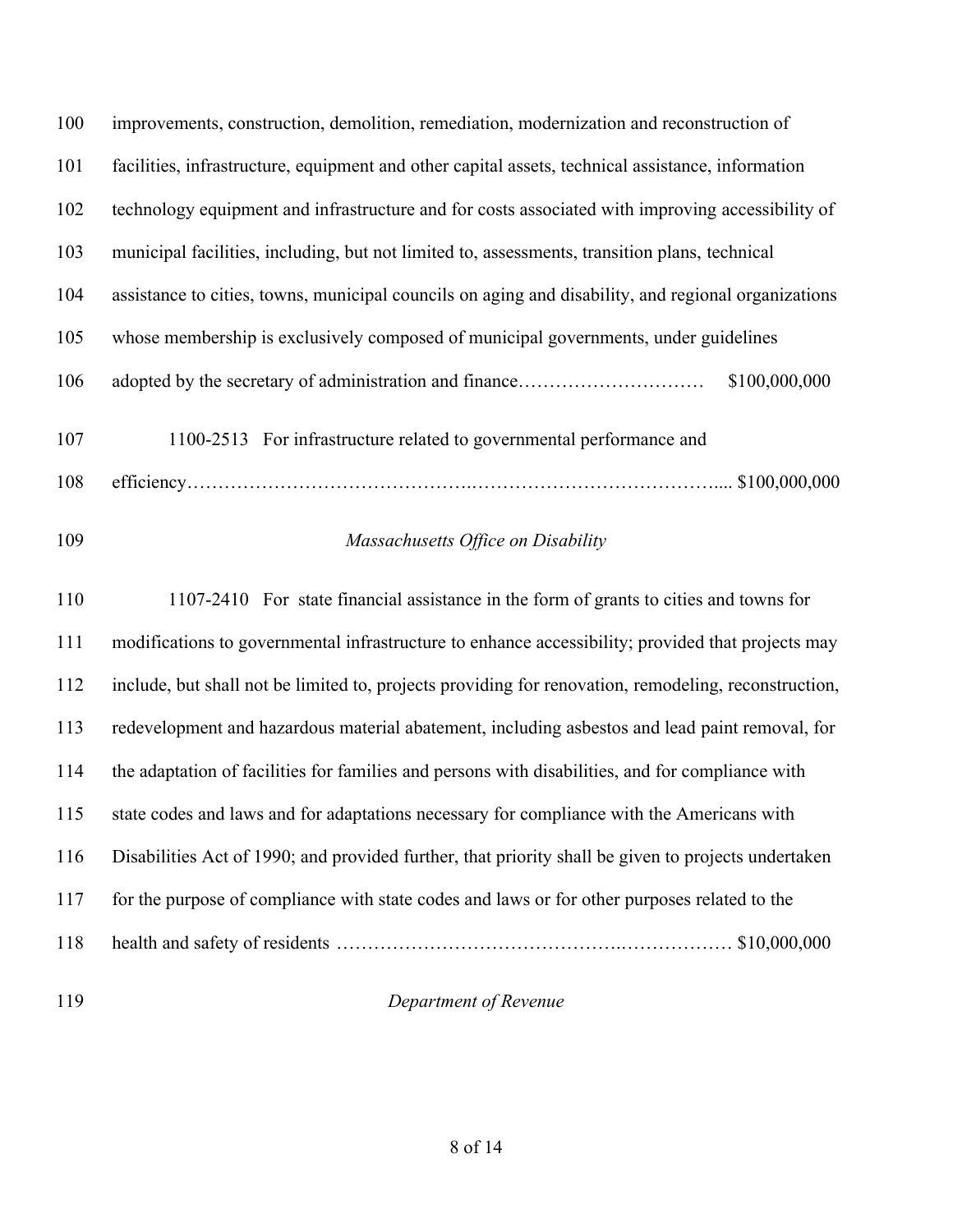| 120 | 1201-0001 For the division of local services within the department of revenue, for                 |
|-----|----------------------------------------------------------------------------------------------------|
| 121 | grants to carry out the Community Compact Information Technology Grant Program established         |
| 122 |                                                                                                    |
| 123 | <b>Board of Library Commissioners</b>                                                              |
| 124 | 7000-9092 For a program of grants to cities and towns for approved public library                  |
| 125 | projects pursuant to sections 19G to 19J, inclusive, of chapter 78 of the General                  |
| 126 | \$100,000,000                                                                                      |
| 127 | EXECUTIVE OFFICE OF HOUSING AND ECONOMIC DEVELOPMENT                                               |
| 128 | Department of Housing and Community Development                                                    |
| 129 | 7004-0063 For a local capital projects grant program to support and encourage                      |
| 130 | implementation of the housing choice designation for communities that have demonstrated            |
| 131 | housing production and adoption of housing best practices, including a grant program to support    |
| 132 |                                                                                                    |
| 133 | EXECUTIVE OFFICE OF PUBLIC SAFETY AND SECURITY                                                     |
| 134 | Department of Fire Services                                                                        |
| 135 | 8324-2019 For the study, preparation of plans and specifications, design, remediation,             |
| 136 | demolition, construction, renovation, and improvements, including furnishings and equipment, of    |
| 137 | department of fire services facilities and grounds, including the establishment of a department of |
| 138 | fire services Southeastern Massachusetts firefighter training facility, and for costs associated   |
| 139 | with repair and maintenance of department of fire services grounds, buildings, building systems    |
| 140 | and equipment, and for the acquisition of apparatus and specialty vehicles<br>\$10,000,000         |
|     |                                                                                                    |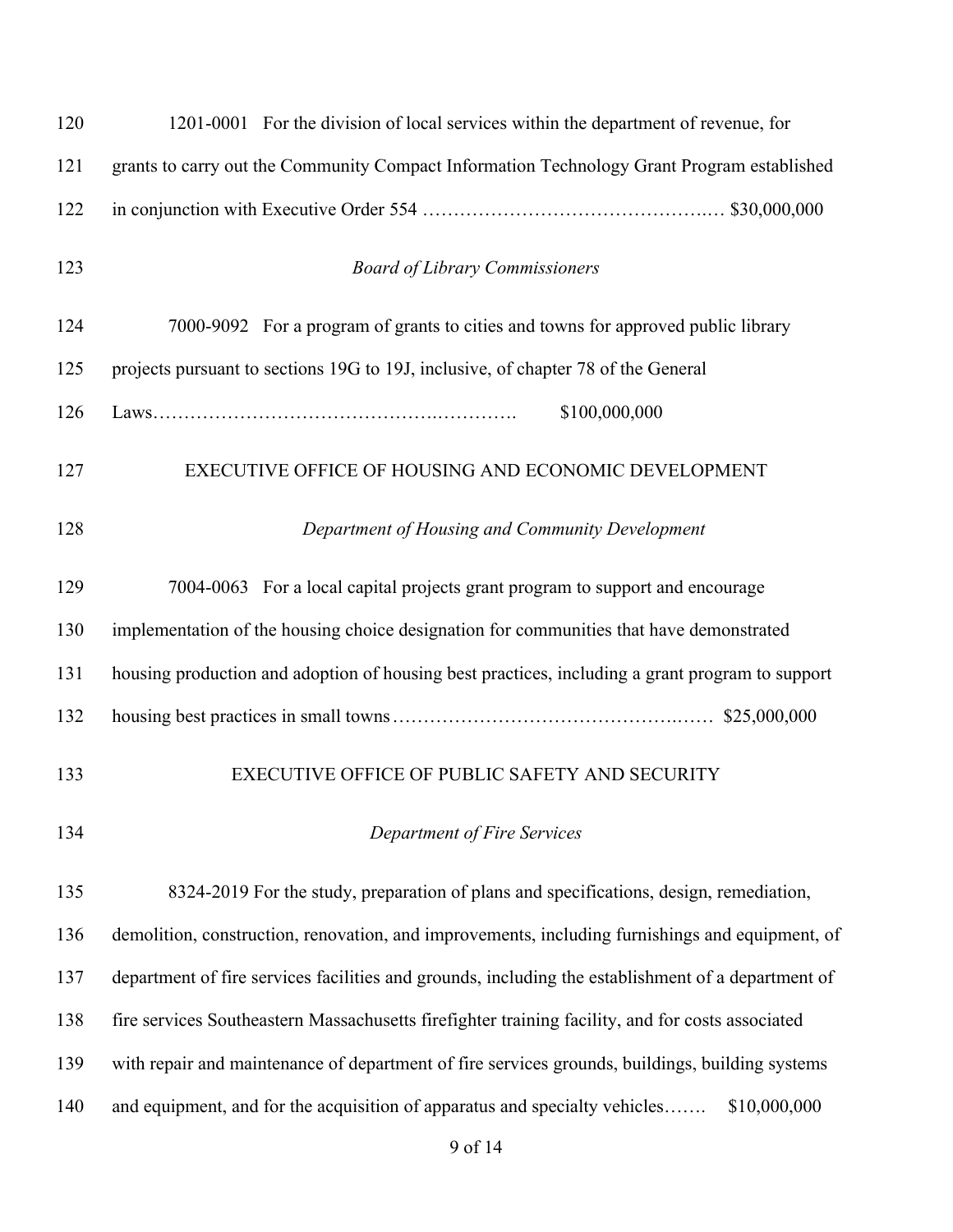### SECTION 2D.

| 142 | EXECUTIVE OFFICE OF PUBLIC SAFETY AND SECURITY                                                      |
|-----|-----------------------------------------------------------------------------------------------------|
| 143 | Office of the Secretary                                                                             |
| 144 | 8324-2000 For a grant program to be awarded competitively to fire departments of                    |
| 145 | cities, towns, fire districts and authorities of the commonwealth to purchase firefighter safety    |
| 146 | equipment; provided, that eligible fire safety equipment under this program shall include, but not  |
| 147 | be limited to, washer or dryer units, turnout gear, hand-held power lights, communication           |
| 148 | devices, personal alarm safety systems, self-contained breathing apparatus, fit test equipment, air |
| 149 | packs, tanks, compressors, thermal imaging devices and computerized personnel accountability        |
| 150 | \$25,000,000                                                                                        |
| 151 | <b>SECTION 2E.</b>                                                                                  |
| 152 | EXECUTIVE OFFICE OF PUBLIC SAFETY AND SECURITY                                                      |
| 153 | Office of the Secretary                                                                             |
| 154 | 8000-0703 For equipment for the department of correction and other agencies within the              |
| 155 | executive office of public safety and security including, but not limited to, medical equipment,    |
| 156 | security equipment, safety equipment, communications equipment and vehicles \$20,000,000            |
| 157 | Department of State Police                                                                          |
| 158 | 8000-2024 For the replacement of state police cruisers and accompanying equipment;                  |
| 159 | provided, that funds may be expended for equipment purchased in conjunction with the operation      |
|     |                                                                                                     |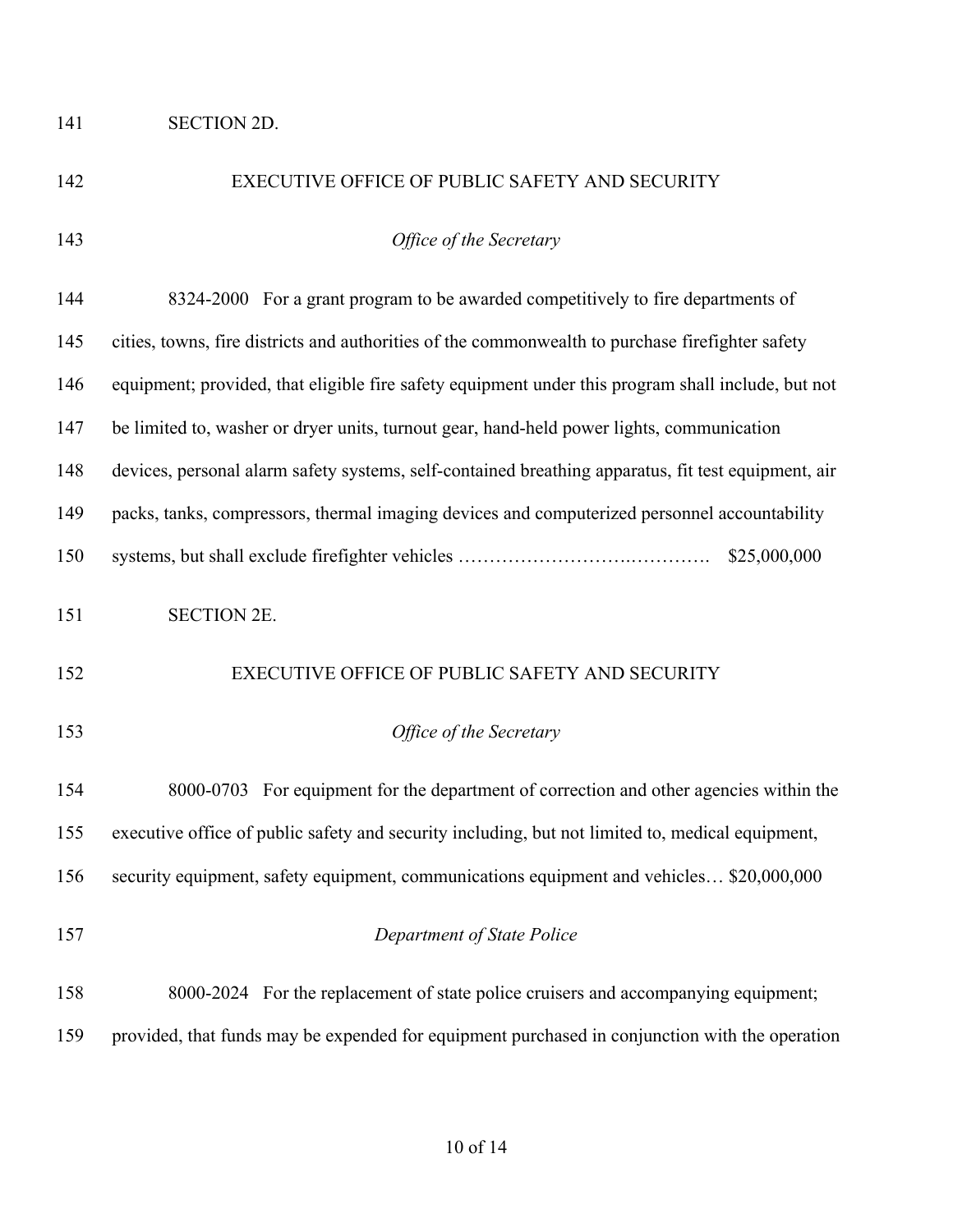of the state police cruiser fleet, including, but not limited to, mobile data

terminals………………………………………………………………….…………\$82,500,000

 SECTION 3. The second sentence of section 16 of chapter 304 of the acts of 2008 is hereby amended by striking out the figure "10", and inserting in place thereof the following figure:- 20.

 SECTION 4. The third sentence of said section 16 of said chapter 304 of the acts of 2008 is hereby amended by striking out the figure "2023", and inserting in place thereof the following figure:- 2033.

 SECTION 5. The second sentence of subsection (a) of section 6 of chapter 257 of the acts of 2014 is hereby amended by striking out the figure "10", and inserting in place thereof the following figure:- 20.

 SECTION 6. The third sentence of said subsection (a) of said section 6 of said chapter 257 of the acts of 2014 is hereby amended by striking out the figure "2029", and inserting in place thereof the following figure:- 2039.

174 SECTION 7. To meet the expenditures necessary in carrying out section 2, the state treasurer shall, upon request of the governor, issue and sell bonds of the commonwealth in an amount to be specified by the governor from time to time but not exceeding, in the aggregate, 177 \$600,000,000. All such bonds issued by the commonwealth shall be designated on their face, General Governmental Infrastructure Act of 2019, and shall be issued for a maximum term of years, not exceeding 10 years, as the governor may recommend to the general court under section 3 of Article LXII of the Amendments to the Constitution. The bonds shall be payable not later than June 30, 2034. All interest and payments on account of principal on these obligations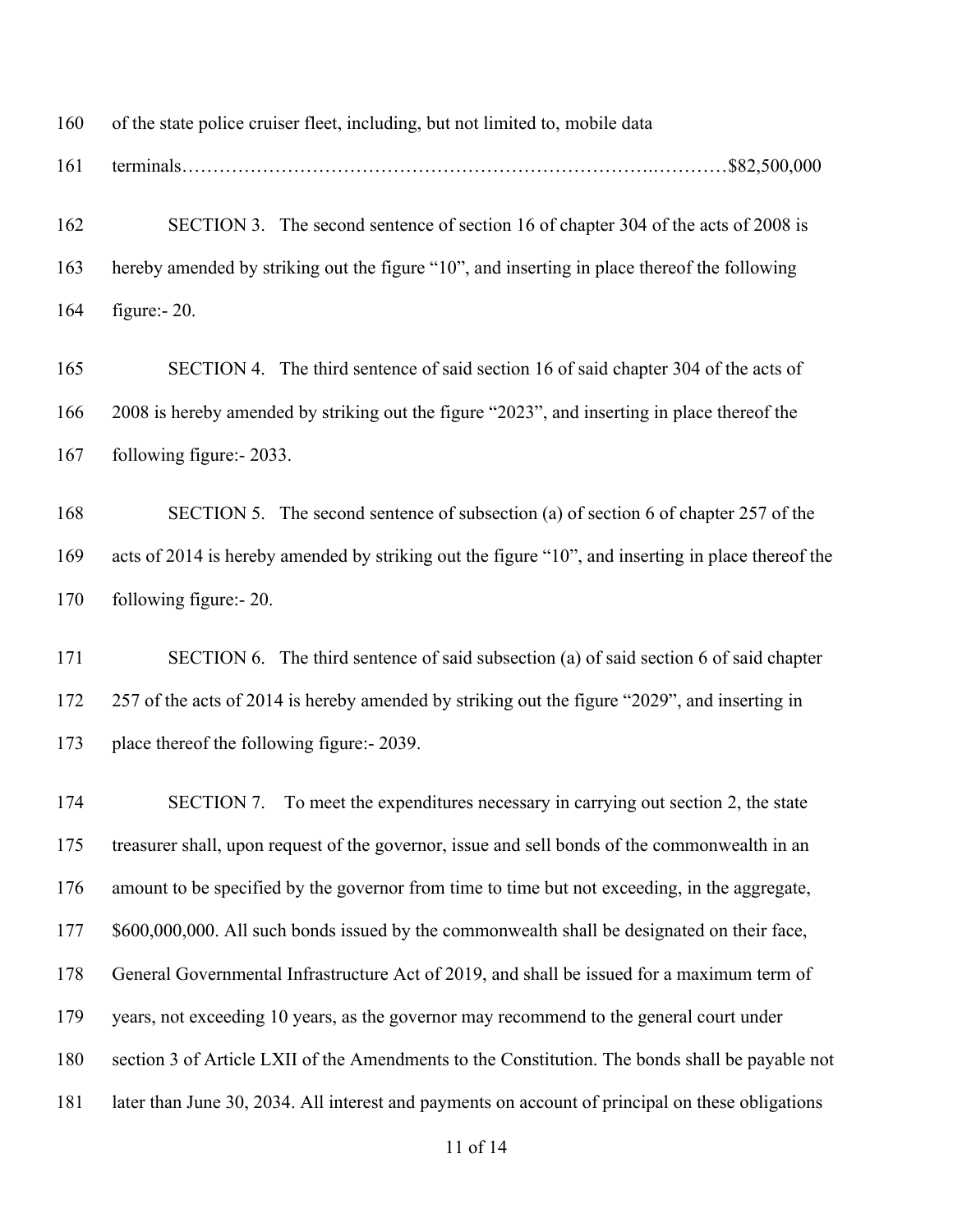shall be payable from the General Fund. Bonds and interest thereon issued under this section shall, notwithstanding any other provision of this act, be general obligations of the commonwealth.

 SECTION 8. To meet the expenditures necessary in carrying out section 2A, the state treasurer shall, upon request of the governor, issue and sell bonds of the commonwealth in an amount to be specified by the governor from time to time but not exceeding, in the aggregate, 188 \$5,000,000. All such bonds issued by the commonwealth shall be designated on their face, General Governmental Infrastructure Act of 2019, and shall be issued for a maximum term of years, not exceeding 10 years, as the governor may recommend to the general court under section 3 of Article LXII of the Amendments to the Constitution. The bonds shall be payable not later than June 30, 2034. All interest and payments on account of principal on these obligations shall be payable from the General Fund. Bonds and interest thereon issued under this section shall, notwithstanding any other provision of this act, be general obligations of the commonwealth.

 SECTION 9. To meet the expenditures necessary in carrying out section 2B, the state treasurer shall, upon request of the governor, issue and sell bonds of the commonwealth in an amount to be specified by the governor from time to time but not exceeding, in the aggregate, 199 \$20,000,000. All such bonds issued by the commonwealth shall be designated on their face, General Governmental Infrastructure Act of 2019, and shall be issued for a maximum term of years, not exceeding 10 years, as the governor may recommend to the general court under section 3 of Article LXII of the Amendments to the Constitution. The bonds shall be payable not later than June 30, 2034. All interest and payments on account of principal on these obligations shall be payable from the General Fund. Bonds and interest thereon issued under this section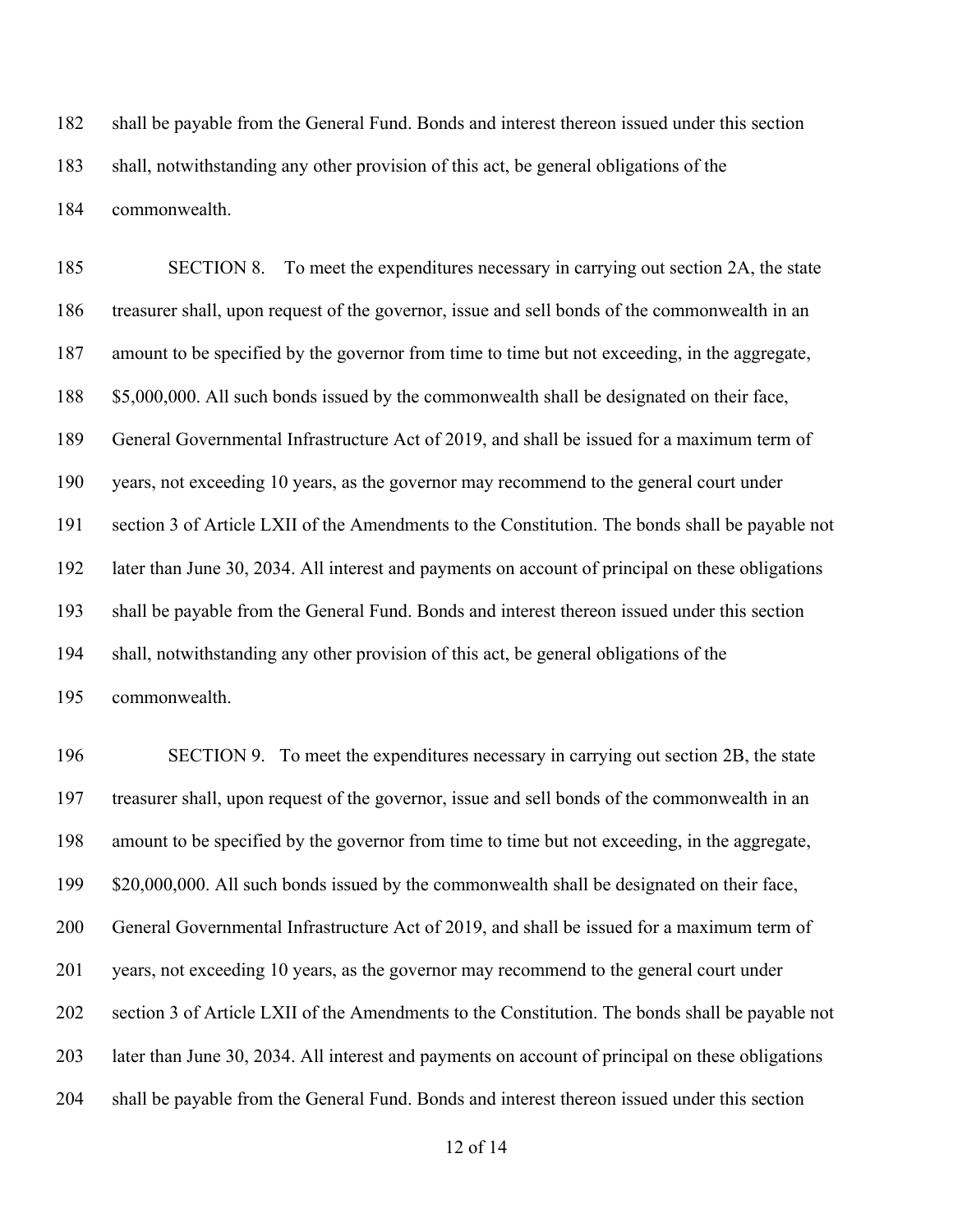shall, notwithstanding any other provision of this act, be general obligations of the commonwealth.

 SECTION 10. To meet the expenditures necessary in carrying out section 2C, the state treasurer shall, upon request of the governor, issue and sell bonds of the commonwealth in an amount to be specified by the governor from time to time but not exceeding, in the aggregate, 210 \$375,000,000. All such bonds issued by the commonwealth shall be designated on their face, General Governmental Infrastructure Act of 2019, and shall be issued for a maximum term of years, not exceeding 30 years, as the governor may recommend to the general court under section 3 of Article LXII of the Amendments to the Constitution. The bonds shall be payable not later than June 30, 2054. All interest and payments on account of principal on these obligations shall be payable from the General Fund. Bonds and interest thereon issued under this section shall, notwithstanding any other provision of this act, be general obligations of the commonwealth.

 SECTION 11. To meet the expenditures necessary in carrying out section 2D, the state treasurer shall, upon request of the governor, issue and sell bonds of the commonwealth in an amount to be specified by the governor from time to time but not exceeding, in the aggregate, 221 \$25,000,000. All such bonds issued by the commonwealth shall be designated on their face, General Governmental Infrastructure Act of 2019, and shall be issued for a maximum term of years, not exceeding 10 years, as the governor may recommend to the general court under section 3 of Article LXII of the Amendments to the Constitution. The bonds shall be payable not later than June 30, 2034. All interest and payments on account of principal on these obligations shall be payable from the General Fund. Bonds and interest thereon issued under this section